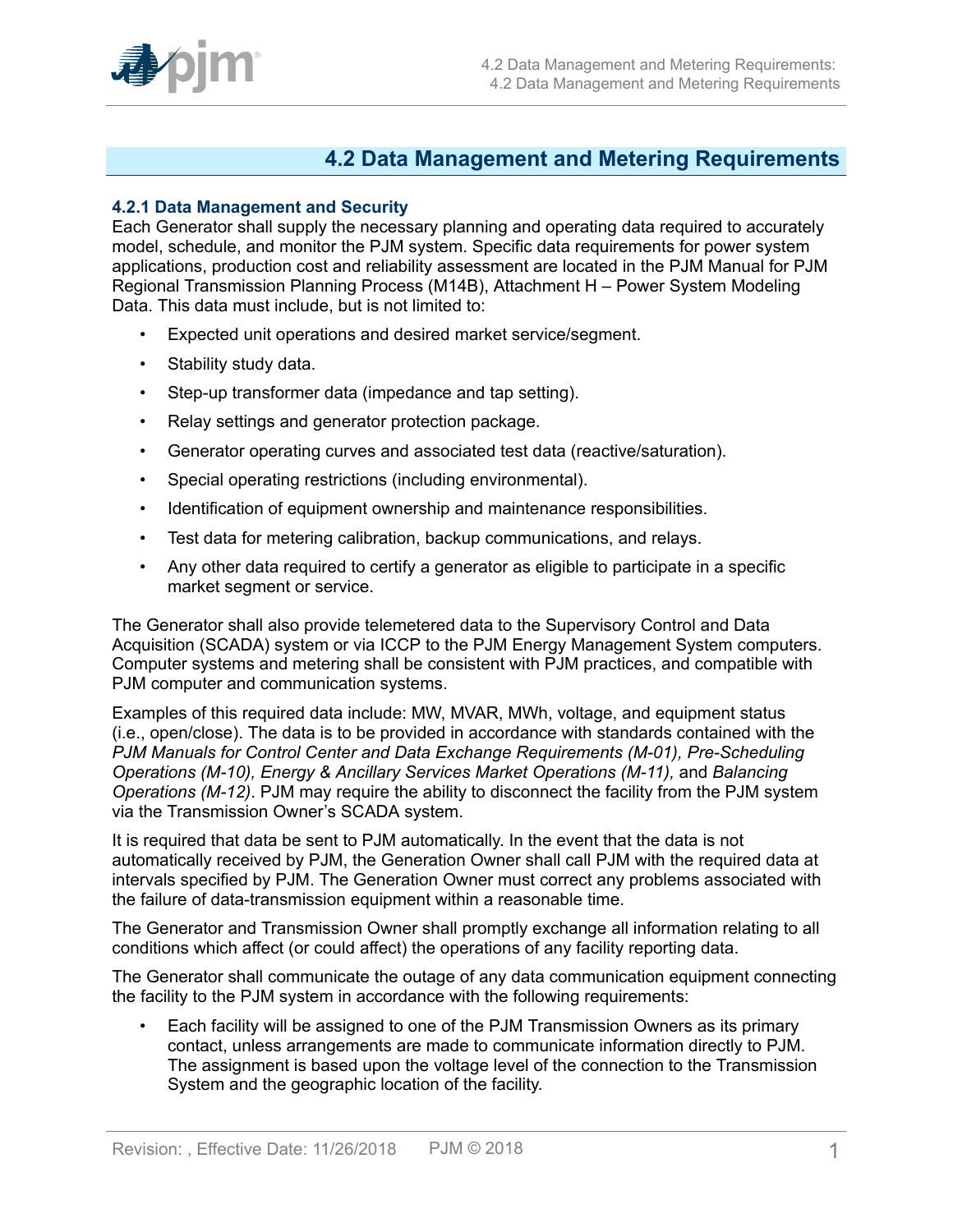

- All planned and maintenance outages of data communications equipment requiring the involvement of PJM personnel must be requested by the Generator. All information must be in a format defined by PJM. Refer to Section 3: Data Exchange Requirements of manual M-01, Control Center and Data Exchange Requirements, specifically Section 3.8 Planning, Coordination, and Notification of System Changes and Events.
- Advance notification of planned and maintenance outages must meet the requirements defined in the PJM Manual for Pre-Scheduling Operations (M-10).

Additional specific data requirements are defined in other sections of this manual. All records must be retained in accordance with NERC, FERC and PJM data retention requirements. All back-up voice and data communication plans and test procedures must be documented and provided to PJM.

## **4.2.2 Metering Plan**

In order to establish a metering plan for new generation, a PJM Client manager is assigned. A kick-off meeting between the client manager and the generation owner will be held to discuss the following issues:

- Project schedule including testing/commercial dates
- Options for providing real-time and revenue data
- Business plan for the unit(s) The new participant is required to apply for the necessary PJM Tools accounts based on the individual business plan.
- PJM metering requirements To satisfy these requirements, all generators connecting to the PJM system are required to install and operate metering and related equipment capable of recording and transmitting all voice and data communications. Specific data metering requirements depend on the size and business plan of the generator connecting to the PJM system.

Several factors determine the real-time telemetry to PJM requirements for a generator. The following table shows the criteria for which a generator may be required to provide real-time telemetry to PJM. If one or more of the criteria are true for that generator, then telemetry is required.

| <b>Criteria</b>                                                                                                   | <b>Real-Time Telemetry Requirements</b>                                   |
|-------------------------------------------------------------------------------------------------------------------|---------------------------------------------------------------------------|
| Generators participating in the PJM market<br>as capacity resources                                               | Real and reactive power                                                   |
| Generators 10 MW (Maximum Facility<br>Output) or larger                                                           | Real and reactive power                                                   |
| Generators greater than 1 MW (Maximum<br>Facility Output) and connected at a bus<br>operating at 50 kV or greater | Real and reactive power                                                   |
| Solar parks 3 MW (Maximum Facility Output)<br>or greater                                                          | Real and reactive power (see Section 12.2 for<br>additional requirements) |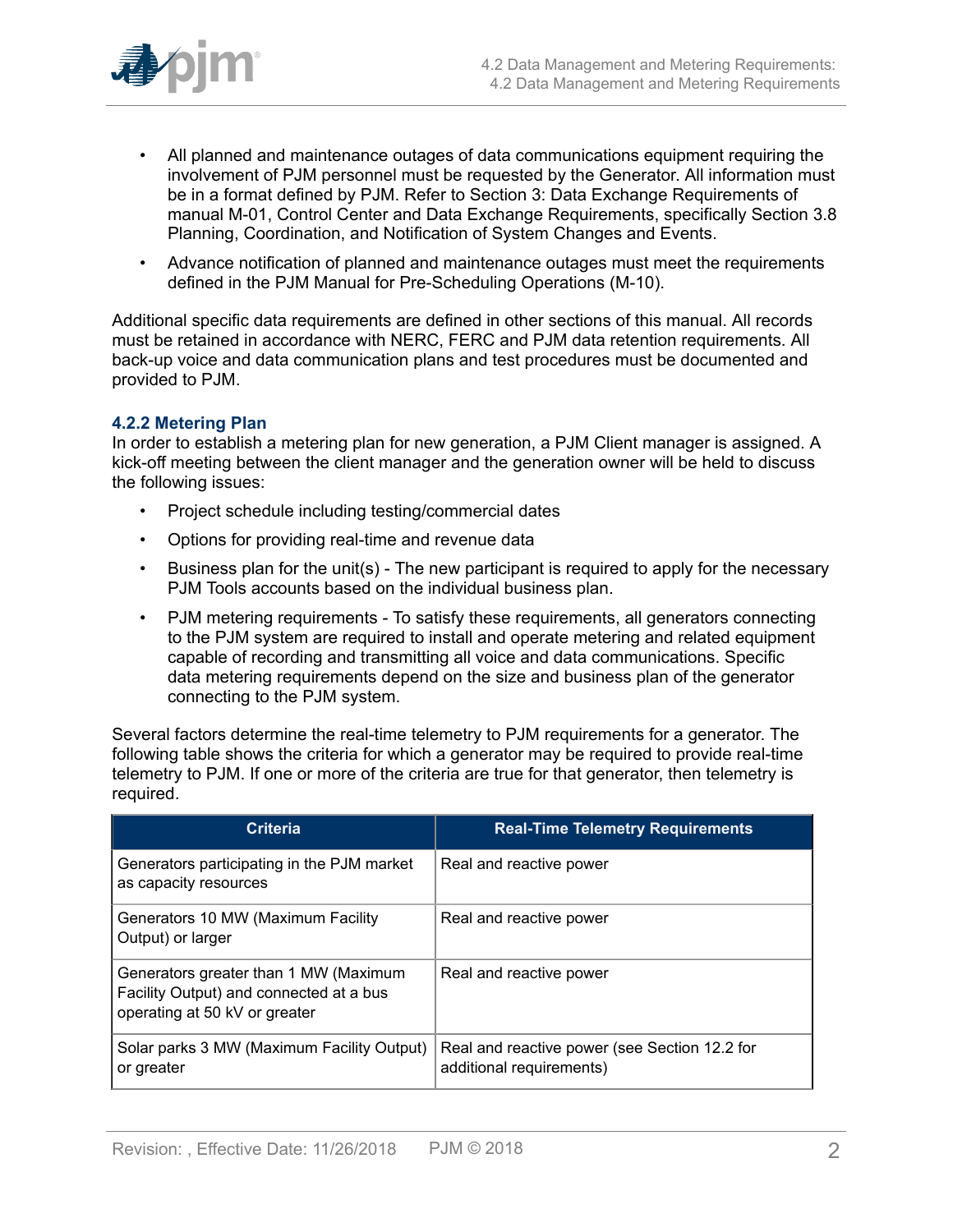

| <b>Criteria</b>                                                                                                                                                            | <b>Real-Time Telemetry Requirements</b>                                                                                                           |
|----------------------------------------------------------------------------------------------------------------------------------------------------------------------------|---------------------------------------------------------------------------------------------------------------------------------------------------|
| Distributed generators (such as, the<br>treatment of many units dispersed over a<br>wide area as one aggregated unit) modeled<br>less than 10 MW (Maximum Facility Output) | Real and reactive data at the BES injection point of<br>accuracy within 10% of hourly MWh settlements data<br>(revenue meter or accumulator data) |
| Generators that will participate as both<br>a demand response resource when it<br>will reduce load and has PJM-approved<br>interconnection rights to inject power.         | Real and reactive data at the point of interconnection<br>and real and reactive power for the generator.                                          |

Generators not meeting any of the criteria above are generally not required to supply real-time telemetry to PJM. However, PJM may require real-time telemetry from any generator based on specific topology, network security, operations or market needs. Generators that are not required to supply real-time (two-second scan) metering will not be eligible to set real-time LMP. Revenue-related information is necessary for very small units. This information can be obtained from the local utility or manually read by the customer and supplied to PJM via Power Meter. If desired, a direct connection to PJM can be established.

Generators that are required to supply real-time and revenue information can supply this through the local utility's connection to PJM, or if desired, via a direct connection from the generator to PJM. Real-time information will be collected at a two- ten second data rate, and revenue information will be collected hourly. The revenue information represents the accumulated energy for the previous hour.

The required revenue information is necessary to satisfy the needs of PJM's Market Settlements program. The real-time information is required for PJM's Energy Management Applications (State Estimator, Security Analysis, etc.).

## **4.2.3 Metering for Individual Generators**

PJM does not require Generation Owners to directly connect to PJM, but leaves this as an option if it enhances the owner's ability to participate in PJM markets and functions. A generation owner has a number of options with respect to information acquisition and transmission.

At the most basic level, a Generation Owner can negotiate data transmission to and from PJM through the local utility or transmission facilities owner. This allows the Generation Owner the flexibility to use already proven and acceptable methods of data transfer to minimize initial startup costs and procedures, while meeting all of the current requirements for providing data to PJM. This basic communication can be supplemented with the use of the Internet-based PJM Tools such as inSchedule and Data Viewer, further expanding the data transfer capabilities between the customer and PJM without a direct connection to PJM.

A Generation Owner may decide that direct connection to PJM makes the best business sense, so facilities have been provided to make that connection as simple and cost effective as possible. The Generation Owner that decides to connect directly to PJM will be required to meet requirements determined by the net MW produced and the markets in which the Generation Owner decides to participate.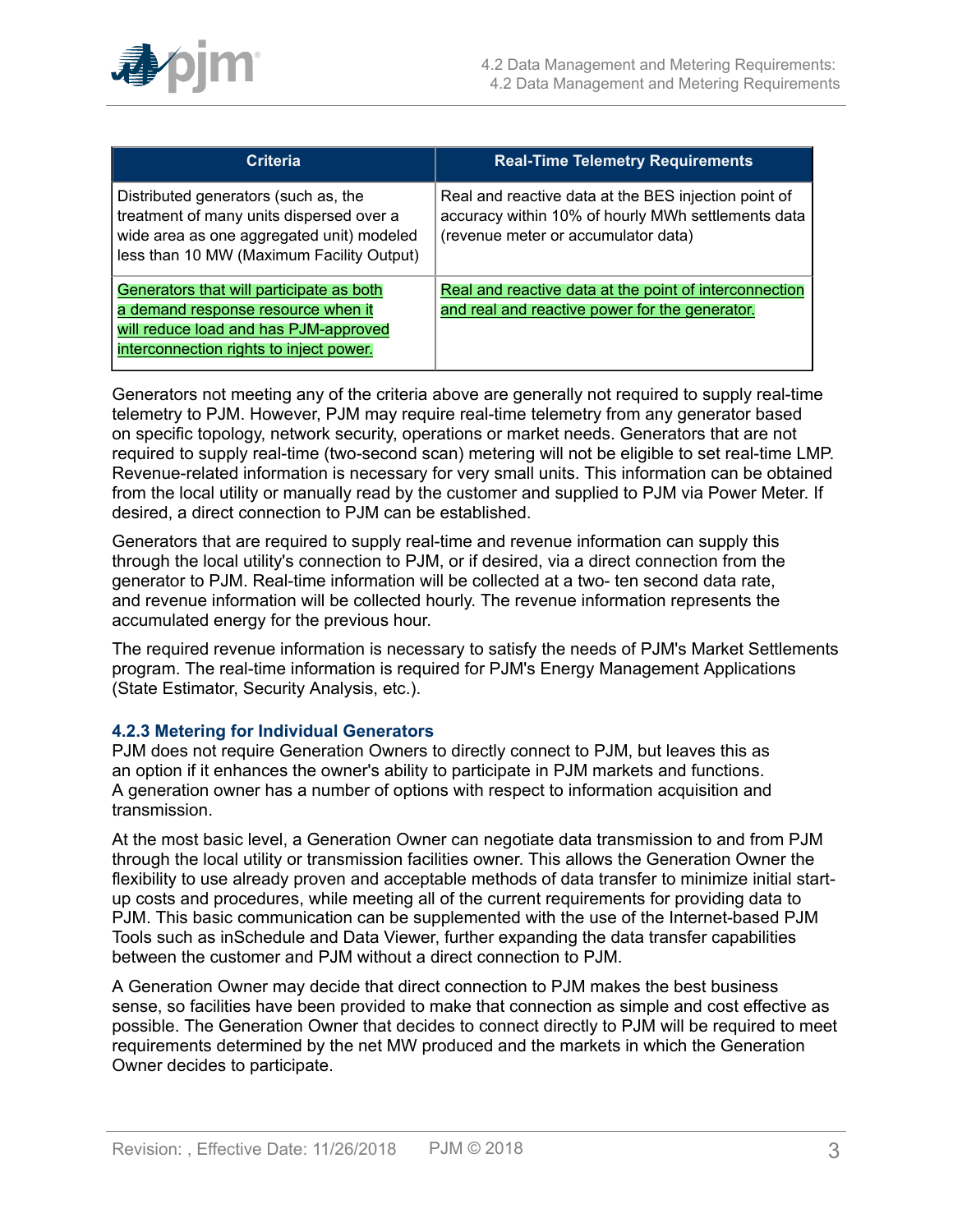

Additionally, information about PJM's operational status and other types of non- market sensitive data can be directly communicated through these same facilities. This type of communication is not required but is provided by PJM as a value-added service to enhance participation in PJM markets.

PJM's data requirements are described in two categories: real-time information and non-real time information. Either or both of these types of data can be directly communicated to PJM depending on the customer requirements and operating agreement with the local utility.

### **Real-Time Data**

Real-time or instantaneous information is defined as data required by PJM that determines system security and stability as well as congestion and LMP. The minimum data model for realtime data transmission requires:

- Instantaneous Net ( +/- ) MW for each unit, measured on the low-side of generator stepup transformer
- Instantaneous Net ( +/- ) MVAR for each unit, measured on the low-side of generator step-up transformer
- Distributed generators modeled at less than 10MW must provide Instantaneous Net (+/-) MW and MVAR at aggregation point (BES injection point) based on an agreed upon algorithm.
- Generators that will participate as both a demand response resources that have PJMapproved interconnection rights to inject power must provide Instantaneous Net ( +/- ) MW and MVAR at the point of interconnection and Instantaneous Net ( +/- ) MW and MVAR for each unit, measured on the low-side of generator step-up transformer at a point where it does not include associated load served by the generator.

Additional transmitted data may include bus voltages, circuit breaker status, and other data.

## **Account Metering**

Non-real-time or revenue information is needed by PJM's applications and systems that determine Grid Accounting and Energy Interchange such as Power Meter. The minimum datamodel for revenue data transmission requires:

- Hourly Compensated MWh delivered for each unit.
- Hourly Compensated MWh received for each unit.
- Hourly Compensated MVARh delivered for each unit (not currently required).
- Hourly Compensated MVARh received for each unit (not currently required).

#### **Note:**

The MVARh revenue information will be considered a requirement in the event that PJM implements a Reactive Power Market.

Additional information on PJM Metering requirements may be found in Sections 3 and 5 of the *PJM Manual M-01,* Control *Center and Data Exchange Requirements*.

## **Data Communications Systems and Requirements**